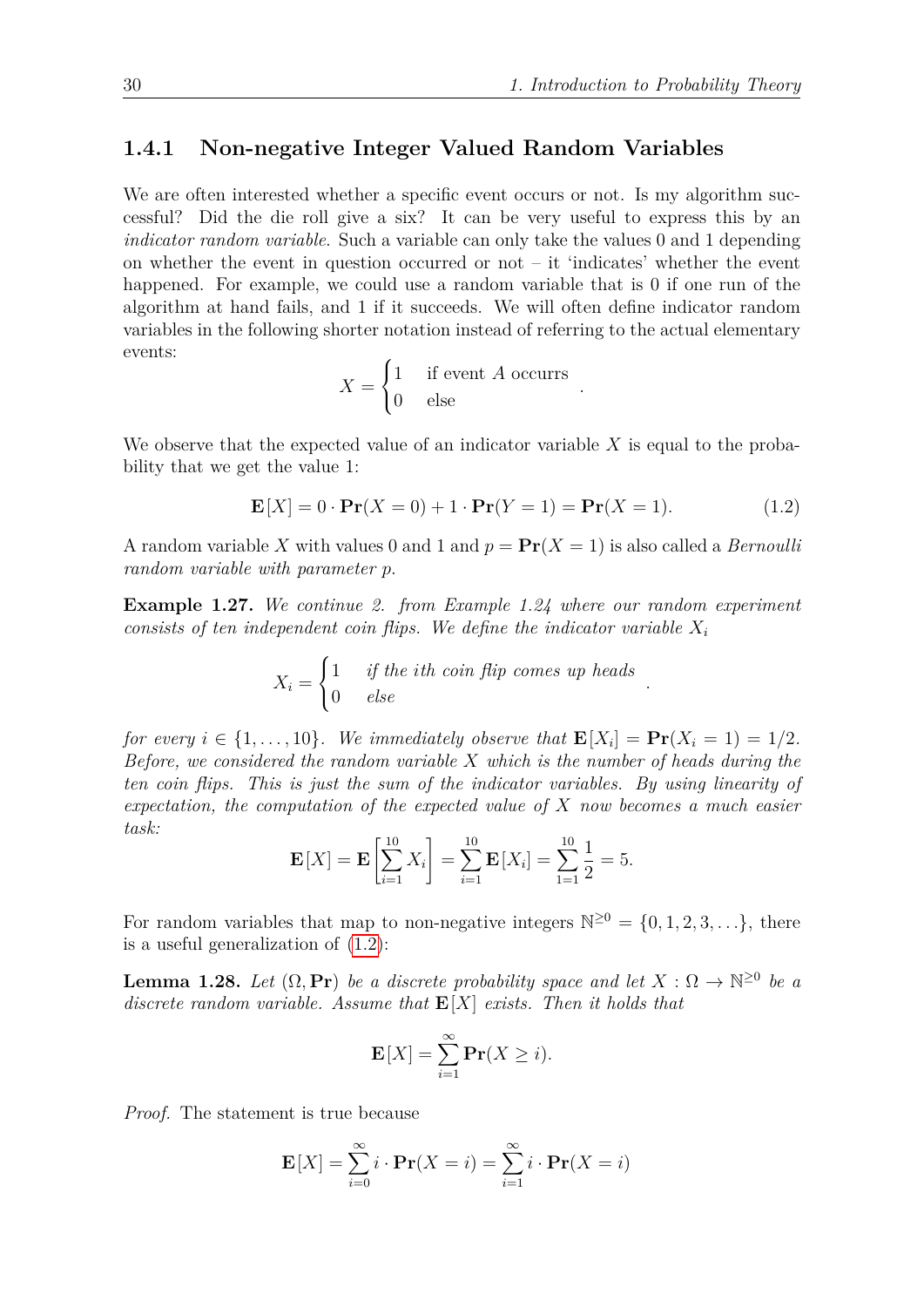$$
=\sum_{i=1}^{\infty}\sum_{j=1}^{i}\mathbf{Pr}(X=i).
$$

Now we use that the existence of  $E[X]$  means that all sums in the equation converge and even converge absolutely. For absolutely convergent series, we can reorder the terms arbitrarily. The term  $Pr(X = 1)$  appears one time, the term  $Pr(X = 2)$  twice, the term  $Pr(X = 3)$  three times, and so on. We get the same terms in different order for

$$
\sum_{j=1}^{\infty} \sum_{i=j}^{\infty} \mathbf{Pr}(X = i) = \sum_{i=1}^{\infty} \mathbf{Pr}(X \ge i).
$$

 $\Box$ 

## **1.4.2 Conditional Expectation**

We know from Example 1.24 that the expected value of the sum of two dice is 7. Assume that we observe the outcome of the first die roll. Then the expected value of the sum will change. We already know the concept of conditional probabilities and now define conditional expectations.

**Definition 1.29.** Let  $(\Omega, \textbf{Pr})$  be a discrete probability space, let  $A \in 2^{\Omega}$  be an event *and let*  $X : \Omega \to \mathbb{R}$  *be a discrete random variable. The* conditional expected value of *X* under *A* exists if  $\sum_{x \in R(X)} |x| \cdot \Pr(X = x | A)$  converges and is then defined as

$$
\mathbf{E}[X \mid A] = \sum_{x \in R(X)} x \cdot \mathbf{Pr}(X = x \mid A).
$$

*In particular, if*  $Y : \Omega \to \mathbb{R}$  *is another discrete random variable and*  $\mathbf{E}[X | Y = y]$  *for*  $y \in \mathbb{R}$  *exists, then we get:* 

$$
\mathbf{E}[X \mid Y=y] = \sum_{x \in R(X)} x \cdot \mathbf{Pr}(X=x \mid Y=y).
$$

**Example 1.30.** *We continue 1. from Example 1.24. Let A be the event that the first die roll is* 2*, let X be the random variable for the sum of the two dice. Then*  $\mathbf{E}[X \mid A] = \sum_{x=3}^{8} x \cdot \frac{1}{6} = \frac{11}{2}$  $\frac{11}{2}$ . We can also say that  $X_1$  is the random variable for the *first roll, X*<sup>2</sup> *for the second roll, and then observe that*

$$
\mathbf{E}[X \mid X_1 = 2] = \mathbf{E}[X_1 + X_2 \mid X_1 = 2] = \sum_{x=3}^{8} x \cdot \frac{1}{6} = \frac{11}{2}.
$$

*We can also use information about X to obtain information about the first roll:*

$$
\mathbf{E}[X_1 | X = 5] = \sum_{x=1}^{4} x \cdot \mathbf{Pr}(X_1 = x | X = 5)
$$

$$
= \sum_{x=1}^{4} x \cdot \frac{\mathbf{Pr}(X_1 = x \cap X = 5)}{\mathbf{Pr}(X = 5)}
$$